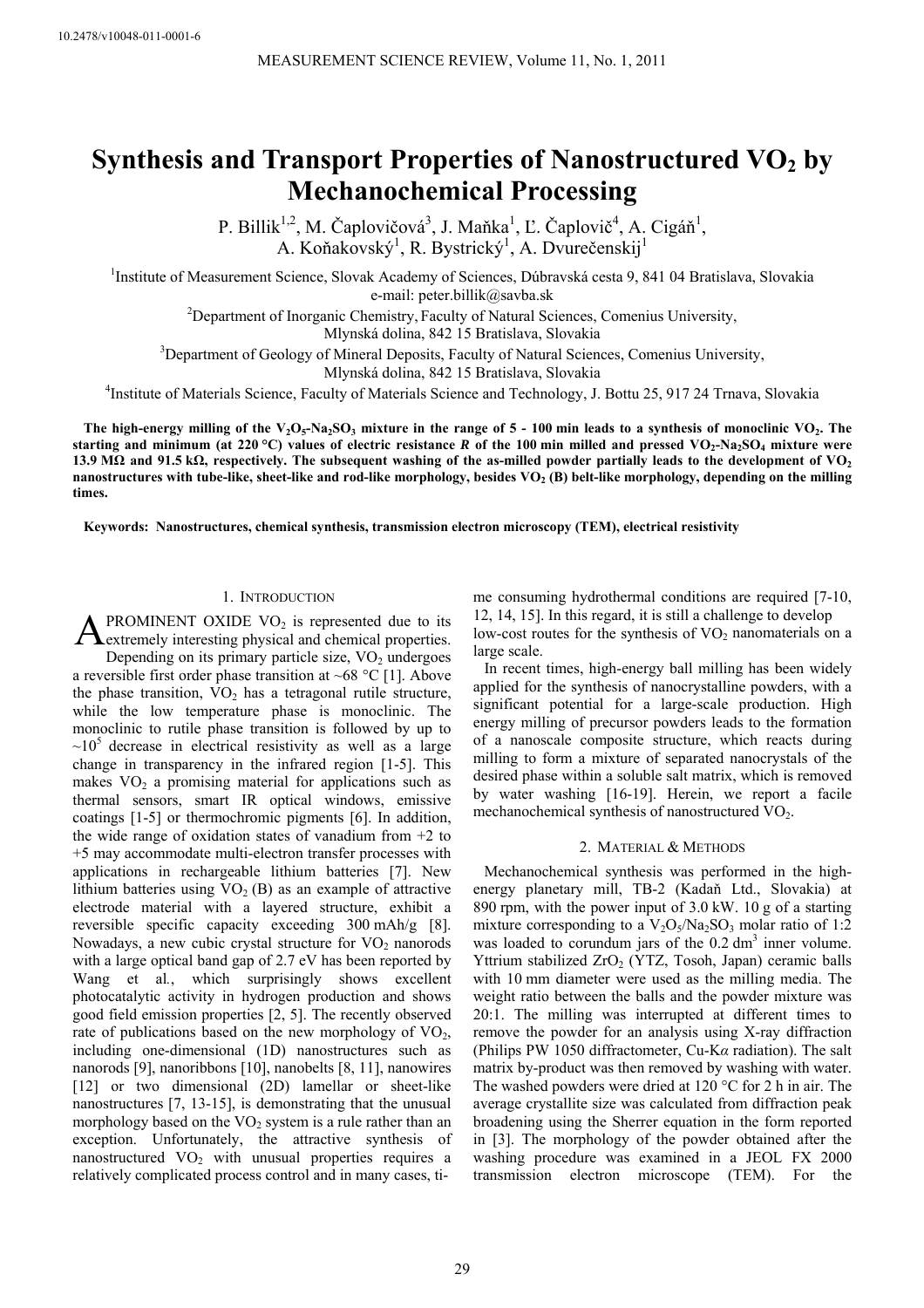measurement of temperature dependences of the electric resistance *R*, the 100 min milled powders were pressed into pellets by using a 200 MPa press. A silver paste, RITE-LOCK SL69 (0.5 m $\Omega$ /cm), was used for contacting the sample. The temperature was measured by a platinum sensor, PT-103 from Lakeshore. The temperature measurement uncertainty was smaller than 50 mK. An electric oven was used for the sample temperature regulation in the range of 25-220 °C. An electronic switch was used to measure the current and voltage of the sensor and sample by the FLUKE 8846A multimeter. Resistance values were determined as a ratio of the electric voltage on the sample and electric current flowing through the sample driven by DC voltage of 9 V (with the internal resistance of 10 k $\Omega$ ). Repeated measurements over time showed that the sample's room temperature resistance had a strong tendency to decrease - more than a one order decrease during about one and a half month.

## 3. RESULTS AND DISCUSSION

Fig.1 shows the XRD patterns of the starting material and as-milled powders between 2 and 100 min. The diffraction peaks of the reactants completely disappear after 20 min milling, however, very broad peaks corresponding to the low-crystalline monoclinic  $VO<sub>2</sub>$  (ICDD Card No. 44-0252) and  $Na<sub>2</sub>SO<sub>4</sub>$  are visible after milling for 5 min only, (c) pattern in Fig.1.



Fig.1. XRD patterns of the starting  $V_2O_5 + 2Na_2SO_3$  mixture (a), and powders milled between 2 and 100 min (b-h). ( $\triangle$ ):  $V_2O_5$ . ( $\nabla$ ):  $VO_2$ , (○):  $Na_2SO_3$ , (●):  $Na_2SO_4$ , (■):  $VO_2·xH_2O$ .

Interestingly, the peaks corresponding to the excessive  $Na<sub>2</sub>SO<sub>3</sub>$  phase are absent from the pattern. This might be due to the fact that the  $Na<sub>2</sub>SO<sub>3</sub>$  phase exists in an amorphous state and/or  $Na<sub>2</sub>SO<sub>3</sub>$  undergoes the oxidation with air to Na2SO4 during milling. In this case, the following reaction can be proposed for the process:

$$
V_2O_5 + 2Na_2SO_3 + 1/2O_2 \rightarrow 2VO_2 + 2Na_2SO_4
$$
  
\n
$$
\triangle G^{\circ}{}_{298\text{ K}} = -439\text{ kJ mol}^{-1}
$$
 (1)

The colour of the product changed from yellow ochre  $(V_2O_5)$  to dark green after 5 min, which indicated that  $V^{5+}$ were partially reduced to  $V^{4+}$  cations. After the next prolongation of the milling time (20 min), the colour turned into black, which indicated that  $V^{\delta+}$ cations had been reduced to  $V^{4+}$  cations [10]. With increasing the milling time from 20 to 100 min, the crystallization process of  $VO<sub>2</sub>$  and  $Na<sub>2</sub>SO<sub>4</sub>$  is more apparent. The crystallite size of  $VO<sub>2</sub>$  and Na2SO4, as calculated from diffraction peak broadening, increased from  $\sim$ 9 nm to 13 nm in the case of VO<sub>2</sub>, and from 17 nm to  $\sim$  20 nm in the case of Na<sub>2</sub>SO<sub>4</sub> after 20 min and 100 min milling.

The crystallization phenomena involved local atomic displacements associated with the large local strain, temperature and pressure rise, which allows decomposition of the metastable amorphous phase, resulting in subsequent nucleation and grain growth [20–22]. Comparable mechanochemically induced crystallisations of amorphous  $Mn<sub>2</sub>O<sub>3</sub>$  and  $SnO<sub>2</sub>$  were reported previously in our earlier studies [18, 19].

The results of the electrical measurements performed on the 100 min milled sample are reported in Fig.2. The starting (at 25 °C) and minimum (at 220 °C) values of *R* are 13.9 MΩ and 91.5 kΩ, respectively. It means that the ratio of the resistance values is about 150. We can see that the resistance of compacted samples undergoes a strong temperature dependence, typical for semiconductor to metal phase transformation of monoclinic  $VO<sub>2</sub> [1, 3]$ . However, the obtained resistance values at 150 °C are still atypically high. As the salt matrix of  $Na<sub>2</sub>SO<sub>4</sub>$  was present in the compacted samples in the high volume fraction  $($   $\sim$  55 vol. %), we suppose that the relatively high resistivity could have been caused by the presence of the  $Na<sub>2</sub>SO<sub>4</sub>$  matrix. Moreover, the significant differences in *R* and hysteresis loops observed during the repeated temperature cycling (not shown herein) and a broad temperature transition indicate other possible effects connected with a non-uniform crystallite size distribution, absorbed water or high stress state of nanoparticles in milled and compacted powders [1, 28].



Fig.2. *R* vs. *T* dependence of the 100 min milled and by 200 MPa pressed sample. (The arrows show the increase and following decrease of temperature).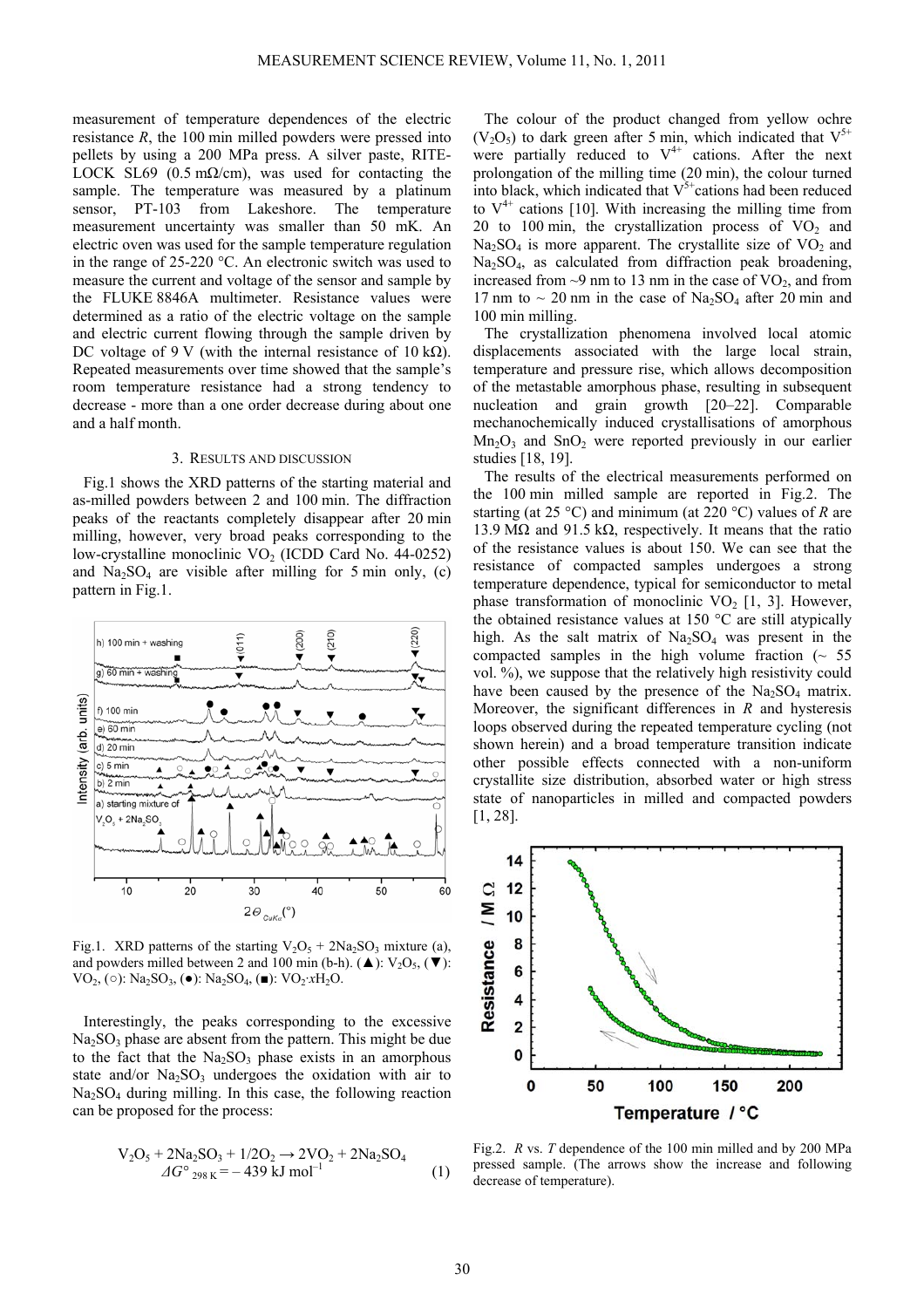Fig.3 (a) shows the TEM microstructural studies of  $VO<sub>2</sub>$ powder formed upon milling for 100 min, followed by the washing procedure. The powder is composed from large aggregates of primary and non-uniform  $VO<sub>2</sub>$  nanoparticles. Fig.3 (b) shows the same sample obtained at higher magnification, and non-spherical particles of  $VO<sub>2</sub>$  with TEM sizes in the range of 10–20 nm are visible. It can be concluded that the TEM image of the sample obtained after 100 min milling shows aggregates of  $VO<sub>2</sub>$  typical for the high-energy ball milling procedure. However, the careful TEM analysis shows sample areas with unexpected new morphological changes in the samples.

TEM images of nanostructures formed upon milling for 5, 20, 60 and 100 min, followed by the washing procedure, are shown in Fig.4. Beside grained  $VO<sub>2</sub>$  aggregates revealed in as-milled samples for 100 min, Fig.3 (a,b) and 4 (d), TEM results show the partial formation of nanorods with the width of 8-25 nm and lengths up to 500 nm, Fig.4 (a), (f). As it can be seen from Fig.4 (c–f), with prolonged milling time (60 and 100 min) followed by washing, the new lamellar, sheet-like and tube-like nanostructures were observed in the samples, which demonstrates that the milling time influences the chemical interaction of mechanochemically formed  $VO<sub>2</sub>$  with water during the subsequent washing treatment.

This observation is also partially supported by XRD, Fig.1(g), (h), where the samples milled for 60 and 100 min and subsequently washed show new reflections, most probably  $VO_2·xH_2O$ . Due to the washing procedure the diffractions, which belong to the  $Na<sub>2</sub>SO<sub>4</sub>$  salt matrix, are absent from the pattern. The structure determination based on this XRD pattern is impossible, because there are too few and broad diffractions. Therefore, the exact structure determination was performed by the selected area electron diffraction (SAED) method. SAED pattern in inset in Fig.4 (e) recorded from arrowed belt-like structure can be indexed as a metastable monoclinic  $VO<sub>2</sub>$  (B) with the following parameters:  $a = 1.2093$  nm,  $b = 0.3702$  nm,  $c = 0.6433$  nm and  $\beta$  = 106.97° according to JCPDS 81-2392. Growth direction is [010]. Hence, the formation of very fine lamellar 1D and 2D nanostructures directly during high-energy ball milling can be excluded. We suppose that the washing procedure and high reactivity of new-formed  $VO<sub>2</sub>$ nanopowders with water play a key role in the new morphology evolution.



Fig.3. TEM images of  $VO<sub>2</sub>$  obtained mechanochemically by milling of the  $V_2O_5 + 2$  Na<sub>2</sub>SO<sub>3</sub> mixture for 100 min after the subsequent washing procedure.



Fig.4. TEM images of VO<sub>2</sub> obtained by milling of the V<sub>2</sub>O<sub>5</sub> + 2  $Na<sub>2</sub>SO<sub>3</sub>$  mixture for 5 min (a), 20 min (b), 60 min (c) and 100 min (d-f) after the subsequent washing procedure.

Beside VO<sub>2</sub> (B) [8], many metastable and hydrated VO<sub>2</sub> phases, such as  $V_2O_4.0.25H_2O$  [12],  $V_2O_4.2H_2O$  [13],  $VO_{1.75}$  $(OH)_{0.25}$  [14] and  $VO_2 \cdot 0.5H_2O$  [24] are composed of a layered crystal structure. According to these facts, the hydrating-exfoliating-splitting mechanism may play a key role in the formation of 1D and 2D structures [12, 25]. Previously, this mechanism has been used to explain the growth of different 1D and 2D nanostructures based on the layered precursors of  $VO<sub>2</sub>$  [12, 14], TiO<sub>2</sub> [25] and MnO<sub>2</sub> [23] prepared under hydrothermal conditions. Nevertheless, it has been demonstrated that the 1D and 2D nanostructures can be formed under non-hydrothermal conditions effectively. For example, Manivannan et al. [26] observed the self-assembly of spherical particles of  $MnV_2O_6$ :4H<sub>2</sub>O with a layered structure prepared mechanochemically into nanorods or nanobelts during the simple washing and Liu et al. [27] observed the formation of  $\beta$ -MnO<sub>2</sub> nanorods by the simple refluxing process of layered  $\delta$ -MnO<sub>2</sub>, which grow from the amorphous  $MnO_2$ . In the same way, we believe that the as-milled and very reactive  $VO<sub>2</sub>$  powders are transformed to the layered and metastable phases of  $VO<sub>2</sub>$  (B) or  $VO_2$ *xH*<sub>2</sub>O, in which H<sub>2</sub>O molecules occupy the interlayer spaces. Therefore, interactions between the layers are weakened. However, this structure is unstable during washing and the layers are gradually exfoliated to form asymmetric nanosheets, Fig.4 (f). An intrinsic tension exists that might gradually, in some cases, roll up edges of the nanosheets [12, 14, 23, 25, 26] and the tube-like morphology can be obtained, arrowed in Fig.4 (f). In order to release the next strong stress and lower the total energy, the nanosheets are split, resulting in the partial formation of rod-like morphology, Fig.4(f).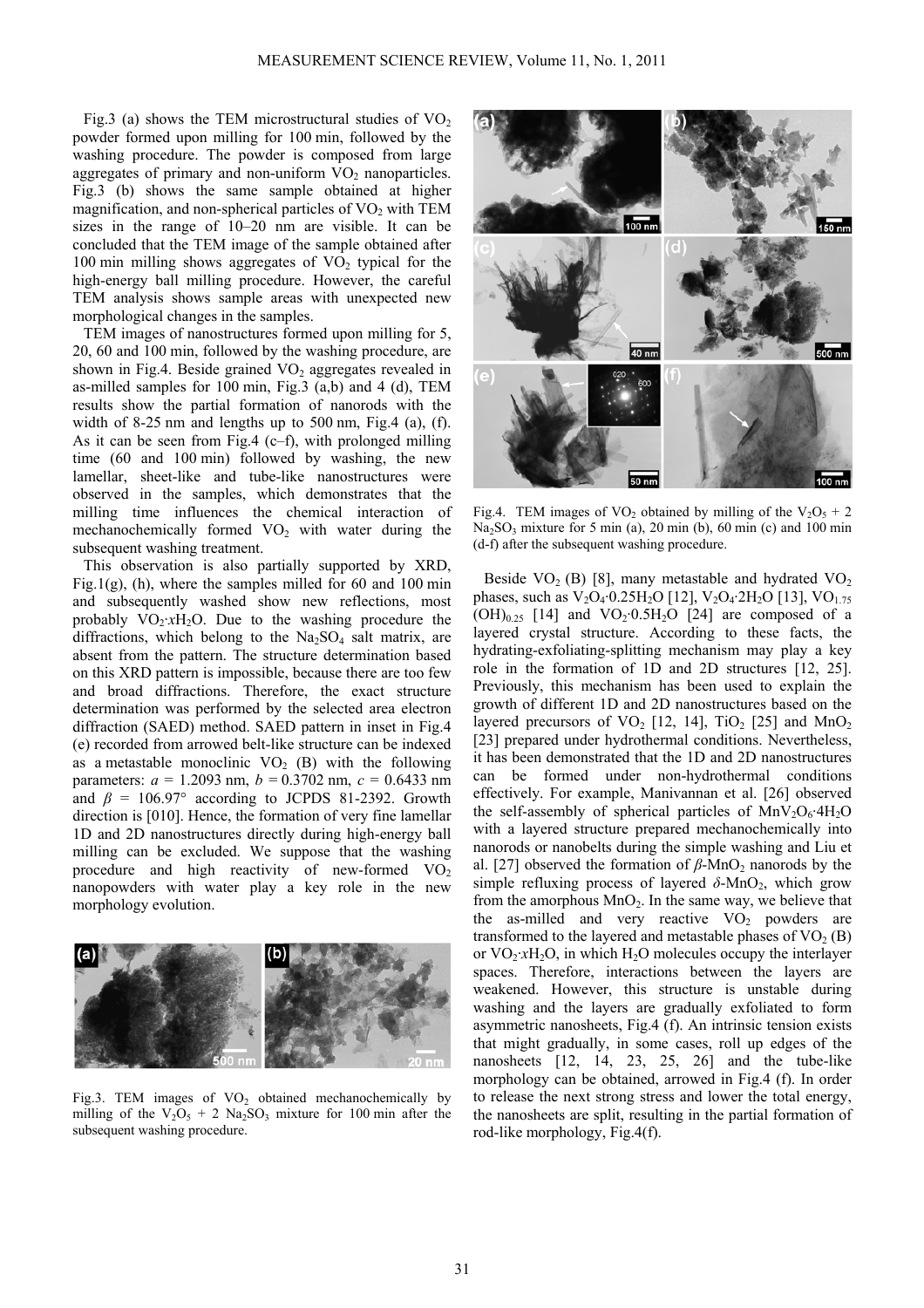Thus, the washing treatment plays a crucial role in the evolution of nanostructured  $VO<sub>2</sub>$  powders.

#### 4. CONCLUSION

In summary, the mechanochemical treatment of  $V_2O_5$  +  $2$  Na<sub>2</sub>SO<sub>3</sub> mixture for 5-100 min leads to the formation of nanocrystalline  $VO<sub>2</sub>$  with XRD particle size in the range of 9-13 nm. A prolonged mechanochemical treatment enhances the crystallization process of  $VO<sub>2</sub>$ . The resistance of the compacted 100 min milled sample shows a strong temperature dependence, typically accompanying semiconductor to metal phase transformation of monoclinic  $VO<sub>2</sub>$ . The elimination of Na<sub>2</sub>SO<sub>4</sub> salt matrix with the simple washing procedure partially leads to the reaction of  $VO<sub>2</sub>$ with water and new  $VO<sub>2</sub>$  phases with a unique 1D and 2D morphology were obtained. This mechanochemical method can be easily adjusted to prepare  $VO<sub>2</sub>$  nanopowders on a large scale.

## ACKNOWLEDGEMENT

This work was supported by the Agency of the Ministry of Education of the Slovak Republic for the Structural Funds of the EU, Operational Programme Research and Development, Project Codes 26240120011 and 26220120014, and by VEGA grants 2/0160/10 and 2/0020/11. The authors wish to thank Kadaň Ltd. Slovakia for the support in the construction of the planetary mill TB-2.

#### **REFERENCES**

- [1] Lopez, R., Haynes, T.E., Boatner, L.A., Feldman, L.C., Haglund Jr., R.F. (2002). Size effects in the structural phase transition of VO<sub>2</sub> nanoparticles. *Phys. Rev. B,* 65 (22), 2241131-2241135.
- [2] Wang, Y., Zhang, Z. (2009). Synthesis and field emission property of  $VO<sub>2</sub>$  nanorods with a bodycentered-cubic structure. *Physica E,* 41 (4), 548-551.
- [3] Guinneton, F., Sauques, L., Valmalette, J.C., Cros, F., Gavarri, J.R. (2001). Comparative study between nanocrystalline powder and thin film of vanadium dioxide: Electrical and infrared properties. *J. Phys. Chem. Solids,* 62 (7), 1229-1238.
- [4] Eyert, V. (2002). The metal-insulator transitions of VO2: A band theoretical approach. *Ann. Phys.,* 11 (9), 650-702.
- [5] Wang, Y., Zhang, Z., Zhu, Y., Li, Z., Vajtai, R., Ci, L., Ajayan, P.M. (2008). Nanostructured  $VO<sub>2</sub>$  photocatalysts for hydrogen production. *ACS Nano,* 2 (7), 1492-1496.
- [6] Bai, H., Cortie, M.B., Maaroof, A.I., Dowd, A., Kealley, C., Smith, G.B. (2009). The preparation of a plasmonically resonant  $VO<sub>2</sub>$  thermochromic pigment. *Nanotechnology,* 20 (8), 085607.
- [7] Ding, N., Feng, X., Liu, S., Xu, J., Fang, X., Lieberwirth, I., Chen, C. (2009). High capacity and excellent cyclability of vanadium (IV) oxide in lithium battery applications. *Electrochem. Commun.,* 11 (3), 538-541.
- [8] Liu, J., Li, Q., Wang, T., Yu, D., Li, Y. (2004). Metastable vanadium dioxide nanobelts: Hydrothermal synthesis, electrical transport, and magnetic properties. *Angew. Chem. Int. Ed.,* 43 (38), 5048-5052.
- [9] Chen, W., Peng, J., Mai, L., Yu, H., Qi, Y. (2004). Synthesis and characterization of novel vanadium dioxide nanorods. *Solid State Commun.,* 132 (8), 513-516.
- [10] Kong, L., Liu, Z., Shao, M., Xie, Q., Yu, W., Qian, Y. (2004). Controlled synthesis of single-crystal  $VO<sub>x</sub> nH<sub>2</sub>O$  nanoribbons via a hydrothermal reduction method. *J. Solid State Chem.,* 177 (3), 690-695.
- [11] Li, G., Chao, K., Peng, H., Chen, K., Zhang, Z. (2007). Low-valent vanadium oxide nanostructures with controlled crystal structures and morphologies. *Inorg. Chem.,* 46 (14), 5787-5790.
- [12] Wei, M., Sugihara, H., Honma, I., Ichihara, M., Zhou, H. (2005). A new metastable phase of crystallized  $V_2O_4 \cdot 0.25H_2O$  nanowires: Synthesis and electrochemical measurements. *Adv. Mater.,* 17 (24), 2964-2969.
- [13] Bai, L., Gao, Y., Li, W., Luo, H., Jin, P. (2008). Synthesis and atmospheric instability of well crystallized rod-shaped  $V_2O_4$  2H<sub>2</sub>O powders prepared in an aqueous solution. *J. Ceram. Soc. Jpn.,* 116 (1351), 395-399.
- [14] Wei, M., Qi, Z., Ichihara, M., Hirabayashi, M., Honma, I., Zhou, H. (2006). Synthesis of single-crystal vanadium dioxide nanosheets by the hydrothermal process. *J. Crys. Growth.,* 296 (1), 1-5.
- [15] Whittaker, L., Zhang, H., Banerjee, S. (2009).  $VO<sub>2</sub>$ nanosheets exhibiting a well-defined metal-insulator phase transition. *J. Mater. Chem.,* 19 (19), 2968-2974.
- [16] Godočíková, E., Baláž, P., Gock, E., Choi, W.S., Kim, B.S. (2006). Mechanochemical synthesis of the nanocrystalline semiconductors in an industrial mill. *Powder Technol.,* 164 (3), 147-152.
- [17] Dodd, A.C., McCormick, P.G. (2001). Synthesis of nanoparticulate zirconia by mechanochemical processing. *Scr. Mater.,* 44 (8-9), 1725-1729.
- [18] Billik, P., Čaplovičová, M., Janata, J., Fajnor, V.Š (2008). Direct synthesis of nanocrystalline, spherical  $\alpha$ -Mn<sub>2</sub>O<sub>3</sub> particles by mechanochemical reduction. *Mater. Lett.,* 62 (6-7), 1052-1054.
- [19] Billik, P., Čaplovičová, M. (2009). Synthesis of nanocrystalline  $SnO<sub>2</sub>$  powder from  $SnCl<sub>4</sub>$  by mechanochemical processing. *Powder Technol.,* 191 (3), 235-239.
- [20] Trudeau, M.L., Schulz, R., Dussault, D., Van Neste, A. (1990). Structural changes during high-energy ball milling of iron-based amorphous alloys: Is highenergy ball milling equivalent to a thermal process? *Phys. Rev. Lett.,* 64 (1), 99-102.
- [21] Koch, C.C. (1997). Synthesis of nanostructured materials by mechanical milling: Problems and opportunities. *Nanostruc. Mater.,* 9 (1-8), 13-22.